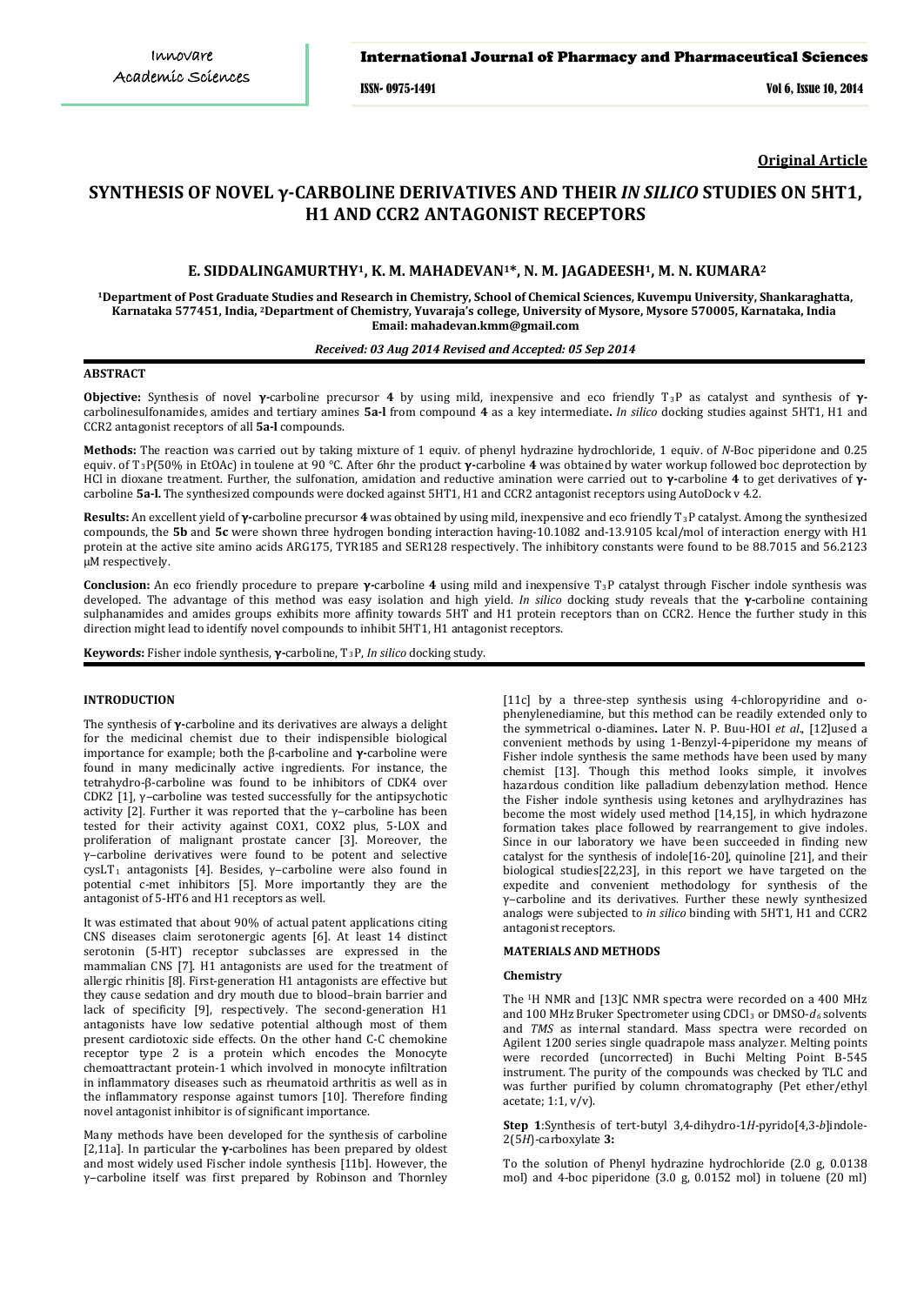was added catalytic amount of T3P(2.2 mL, 0.00345 mol, 50% solution in EtoAc). The resulting solution was heated to 90 °C. After 6hr. TLC shows absence of phenyl hydrazine. Reaction mass was then brought to ambient temperature and quenched with water (10 mL). The organic layer was separated, washed with brine, dried over anhydrous  $Na<sub>2</sub>SO<sub>4</sub>$  and concentrated to residue. The residue was dissolved and crystallized using diethyl ether to get orange solid **3** (3.55 g, yield 95%).

**Step 2**: Synthesis 2,3,4,5-tetrahydro-1*H*-pyrido[4,3-*b*]indole hydrochloride **4:**

To the solution of tert-butyl 3,4-dihydro-1*H*-pyrido[4,3-*b*]indole-2(5*H*)-carboxylate (3.0 g, 0.0109 mol) in dioxane (2 mL)was treated with HCl in dioxane (3M,10 mL). the mixture was stirred for 30 min. The solvents were removed under reduced pressure. The residue was washed with hexane and dried to get the HCl salt of carboline **4**  (2.1 g, yield 92 %)

1H NMR (400 MHz, DMSO-*d*6): δ 2.97 (t, *J* = 7.6 Hz, 2H), 3.37 (t, *J* = 8 Hz, 2H), 4.20 (s, 2H), 6.95-7.07 (m, 2H), 7.32 (d, *J* = 10.4 Hz, 1H), 7.42  $(d, J = 10$  Hz, 1H), 8.35 (s, 1H), 11.13 (s, 1H) ppm. [13]C NMR (300 MHz, DMSO-*d*6): δ 165.1, 135.7, 131.0, 125.0, 121.0, 118.7, 117.3, 111.0, 102.7, 20.7;LCMS: m/z=173.2 (M+1)

**Step 3:** Synthesis of 2-(phenylsulfonyl)-2,3,4,5-tetrahydro-1*H*pyrido[4,3-*b*]indole **5a:**

To the solution of 2,3,4,5-tetrahydro-1*H*-pyrido[4,3-b] indole hydrochloride **4** (0.2 g, 0.949 mmol) in dichloromethane (2 mL) was added triethyl amine (0.2 mL, 1.423 mmol). After cooling the resultant mixture to  $0^{\circ}$ C, the benzene sulphonyl chloride (0.18 g, 1.04 mmol) was added slowly. The reaction mass was then allowed to warm to ambient temperature and stirred. After 2h reaction mass was quenched with water, the organic layer was separated washed with brine solution, dried over anhydrous Na<sub>2</sub>SO<sub>4</sub> and concentrated to the residue. The obtained residue was purified by column chromatography to afford the title compound **5a.** (0.28 g, yield 95%)

1H NMR (400 MHz, DMSO-*d*6): *δ* 2.83 (t, *J* = 7.6 Hz, 2H), 3.44 (t, *J* = 7.6 Hz, 2H), 4.27 (s, 2H), 6.92-7.05 (m, 2H), 7.26 (d, *J* = 10.4 Hz, 1H), 7.40 (d, *J* = 10.4 Hz, 1H), 7.59-7.72 (m, 3H), 7.84-7.87 (m, 2H), 10.89(s, 1H) ppm. C[13] NMR (300 MHz, DMSO-*d*6): *δ* 136.6, 135.7, 133.0, 131.6, 129.3, 127.1, 124.8, 120.7, 118.5, 117.1, 110.8, 104.0;LCMS: m/z=313.09 (M+1)

**Step 3**: Synthesis of 1-(3,4-dihydro-1*H*-pyrido[4,3-*b*]indol-2(5*H*) yl)-2-methylpropan-1-one **5e:**

To solution of 2,3,4,5-tetrahydro-1*H*-pyrido[4,3-b]indole hydrochloride **4** (0.2 g, 0.949 mmol) in dichloromethane (2 mL) was added triethyl amine (0.2 mL, 1.423 mmol). After cooling the resultant mixture to 0°C, the cyclopropane carbonyl chloride (0.16 g, 1.04 mmol) was added slowly. The reaction mass was then allowed to warm to ambient temperature and stirred. After 2h reaction mass was quenched with water, the organic layer was separated washed with brine solution and concentrated to residue. The obtained residue was purified by column chromatography to afford the title compound **5e.** (0.24g, 86%)

1H NMR (400 MHz, DMSO-*d*<sup>6</sup> ): *δ* 10.75(s, 1H), 7.31(d, *J* = 7.64 Hz, 1H), 7.24(d, *J* = 7.96 Hz, 1H), 7.00-6.96(m, 2H), 6.92-6.89(m, 2H), 3.59(m, 2H), 2.78(m, 2H), 2.59-2.55(m, 2H), 1.66-1.59(m, 1H), 0.95(d, *J* = 3.4 Hz, 6H) ppm; LCMS: m/z=243.2 (M+1)

**Step 3**: Synthesis of 2-(cyclopropylmethyl)-2,3,4,5-tetrahydro-1*H*pyrido[4,3-b]indole **5g:**

To a solution of 2,3,4,5-tetrahydro-1*H*-pyrido[4,3-*b*]indole hydrochloride **4** (0.2 g, 0.949 mmol) in methanol(3 mL) the P <sup>H</sup> to 6-7 was adjusted by using triethyl amine. The solvent and the excess base were removed under vacuum. The residue was again dissolved in methanol (2 mL) added cyclopropane carbaldehyde (0.073 g, 1.043 mmol) followed by acetic acid (3 drops) and stirred at room temparature. After 30 min, the sodium cyano borohydride (0.11 g, 1.848 mmol) was added. The resulting mixture was further stirred at room temperature. After 6hr (completion of reaction as monitored by TLC) the solvents were removed under reduced

pressure and the residue obtained was diluted with water (5 ml). The contents were extracted with ethyl acetate (10x 3 mL). The combined organic layer was washed with brine, dried over anhydrous Na2SO4 and concentrated to residue. Thus obtained residue was purified by column chromatography to get title compound **5g** (0.2 g, yield 70%).

1H NMR (400 MHz, CDCl3 ): *δ* 8.18(s, 1H), 7.41(d, *J* = 7.48 Hz, 1H), 7.31-7.15(m, 1H), 7.13-7.06(m, 2H), 3.96(s, 2H), 3.11-3.08(m, 2H), 3.00-2.93(m, 2H), 2.68-2.66(m, 2H), 1.12-1.09(m, 1H), 0.67-0.62(m, 2H), 0.28-0.25(m, 2H) ppm, LCMS: m/z=227.2 (M+1).

## *In silico* **molecular docking studies**

#### **Selection of target protein**

H1 antihistamines, CCR2 antagonists and 5HT-antagonists protein structures were retrieved from the PDB database. Serotonin 5HT receptors are complex with cytochrome-b with 3D structure (PDBID: 4IAR) shows antipsychotics propertiy. Histamine H(1) receptor antagonists protein (PDB ID: 3RZE) structure is effective on allergic reactions, Chemokine receptor type 2 (CCR2) proteins play an important role in inflammatory reactions and cognitive function in immune system (PDB ID: 1KAD) and these proteins were potentially targeted for binding with **γ-**carboline **5a-l**

## **Active site prediction**

Identifying the position of active site and ligand binding sites were predicted using Q-Site Finder. The structural analysis of ligand coordinates should be separated from Ligand Seek and remaining HETATM was converted into ATOM. Q-Site Finder succeeds in this case because it uses the probe energy as ranking schema rather than the size of the pocket.

The docking study was performed using Auto Dock Tools (ADT) v 1.5.4 and Auto Dock v 4.2 program to create grid maps of different grid points for covering ligand binding pockets such as active site amino acids. Using molecular modeling and simulation algorithms such as Lamarckian genetic algorithm helps for molecular simulation and docking. Different molecular simulation parameters were used in grid point such as 80 x 80 x 80 and docking. The parameters such as population size of 150, the mutation rate of 0.02 and crossover rate of 0.8 were fixed accordingly. Secondly, the Simulations were performed up to 2.5 million energy and the evaluations were maximum at 27000 generations. Each simulation was carried about 10 times which ultimately yielded 10 docked conformations. From this, the lowest energy conformations were regarded as the best binding conformations. In the end, the reverse validation processes ensured the identified hits that fitted with generated pharmacophore models and active sites of both targets. Since all the parameters were required for molecular docking and pharmacophore mapping, they were consequently fixed and used in regular process.

#### **RESULT AND DISCUSSION**

The novel  $\gamma$ –carboline derivatives were synthesized by taking T3P as catalyst by Fisher indole synthesis. However, there are no reports for the synthesis of γ-carboline using T<sub>3</sub>P catalyst neither conventional nor the microwave method. Hence as a preliminary study we carried out the reaction by taking 1 equiv. of phenyl hydrazine hydrochloride with 1 equiv. of *N*-Boc piperidone and 1 equiv. of T<sub>3</sub>P (50% in EtoAc) in toulene solvent. To our delight after 6hr of heating at  $90^\circ$  C, the reaction was complete with little polar impurities. Encouraged by the result we quickly carried out trial reactions to optimize the reaction condition. Accordingly, we found raising the temperature results in cleavage of Boc group which intern results in loss of yield. However lowering the reaction temperature prolonged the reaction time. Besides we found increase in catalyst concentration from 0.25 equiv. to 0.5 equiv or 1 equiv. did not alter the reaction rate markedly. However, substantial increase in catalyst  $(T_3P)$  concentration leads to deprotection of Boc group. Further to check the effect of solvent and catalyst concentration on the reaction. We tried several experiments. The details are given in the table 1. As the data in the table suggest the best result was obtained when we use 0.25 equiv. of  $T_3P$  in toluene as solvent at 90 °C.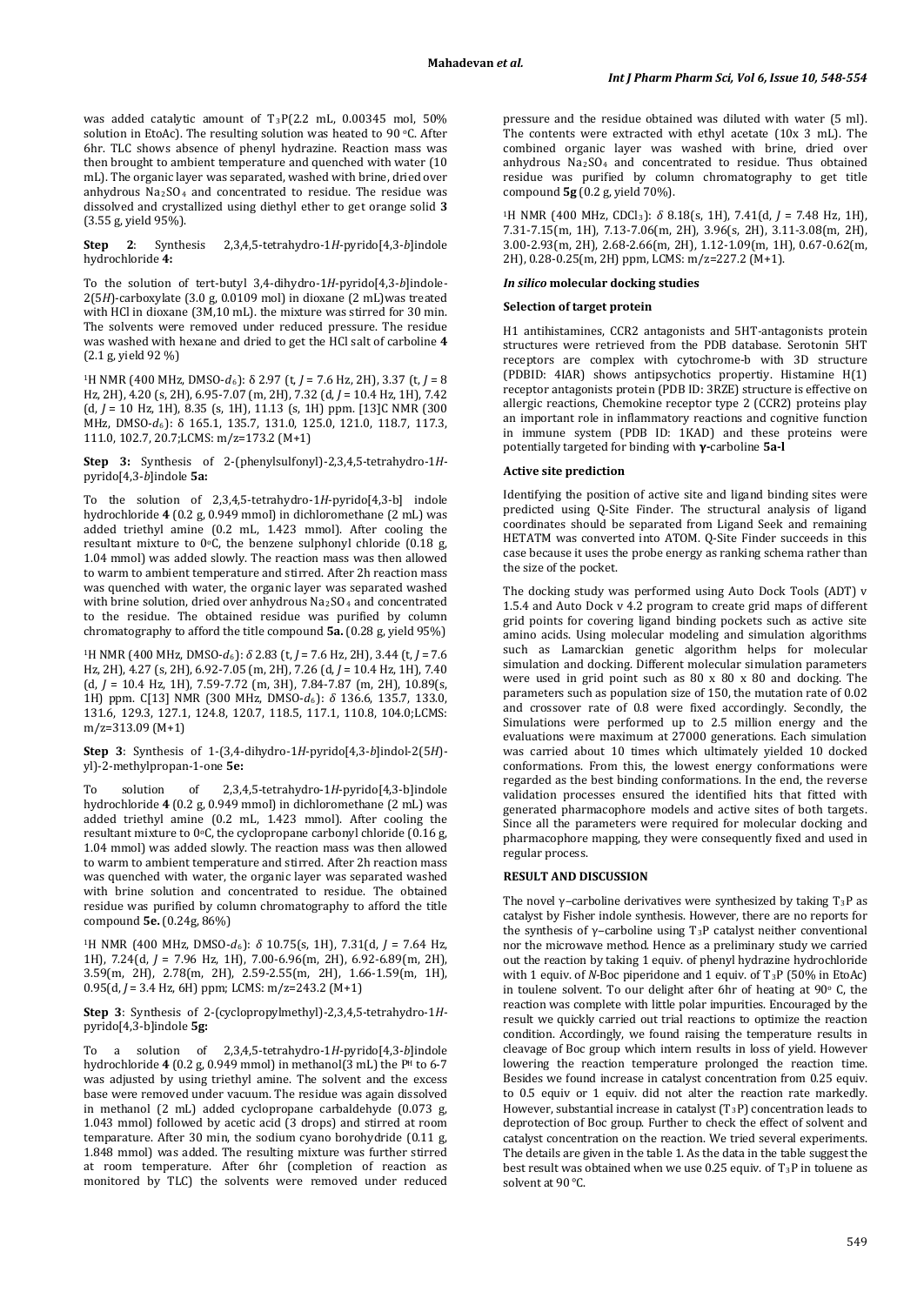**Table 1: Effect of solvent and T3 P concentration on the reaction**

| Solvent    | Temperature in °C | Quantity of $T_3P$ in Equiv. | Percentage conversion |
|------------|-------------------|------------------------------|-----------------------|
| MeOH       | ხა                | U.5                          | 70                    |
| EtOH       | 80                | 0.5                          | 80                    |
| EtoAc      | 75                | 1.0                          | 80                    |
| <b>THF</b> | 66                | 0.5                          | 75                    |
| Toulene    | 90                | 0.5                          | >95                   |
| MDC        | 40                | 0.5                          | < 50                  |
| Toulene    | 90                | 0.25                         | >95                   |

With this optimized reaction condition we performed the reaction by taking 0.25 equiv. of  $T_3P$  at 90° C in toluene solvent media to afford the step-1 product **3.** After the reaction completion, we removed the residual T3P catalyst and other impurities by simple hydrolysis followed by solvent extraction to get pure product **3**. Thus obtained product **3** was subjected to Boc deprotection using HCl in dioxane to afford HCl salt **4** which was taken up for further derivitization. The derivitization was achieved by sulphonation, amidation and reductive amidation of

**4** (Scheme 2). Model reactions for reductive amination was carried out by taking HCl salt **4** with cyclopropanadehyde in the sodium cyanoborohydride reagent in MeOH solvent to get final **5g** as described in **scheme 1.** Similar method was followed to synthesize the remaining γ‒carbolines derivative **5f-l**. Alternately HCl salt **4** was subjected to *N*-sulphonation, *N*aceylation using sulphonyl chlorides, acid chlorides in the presence of triethyl amine base to get sulphanamides **5a-b** amides **5c-e** respectively.



**Scheme 1: Synthesis of 2-(cyclopropylmethyl)-2,3,4,5-tetrahydro-1***H***-pyrido[4,3-b]indole 5g**

The structure of the compound **5a** was confirmed by NMR spectra. 1H NMR spectrum of **5a** has two triple at *δ*<sup>=</sup> 2.83 and *δ*=3.44 ppm corresponds to C-1(2H) and C-2(2H) protons with coupling constant 7.6 Hz. The singlet at  $\delta$ = 4.27 corresponds to C-4(2H) peak, the peak at *δ*=10.89 is for indole NH proton. The nine aromatic proton appeared as expected in the region *δ*= 6.92-7.87(9H). In [13]C NMR spectrum the peak at *δ*= 23, 42 and 43 is for C-1, C-2 and C-3 carbons respectively. Peaks at *δ*=105-135 were aromatic carbons. This compound was further confirmed by LC/MS spectrum which gives a peak at 313.2 corresponds to molecular ion peak+1.





**2-(phenylsulfonyl)-2,3,4,5-tetrahydro-1***H***-pyrido[4,3-***b***]indole**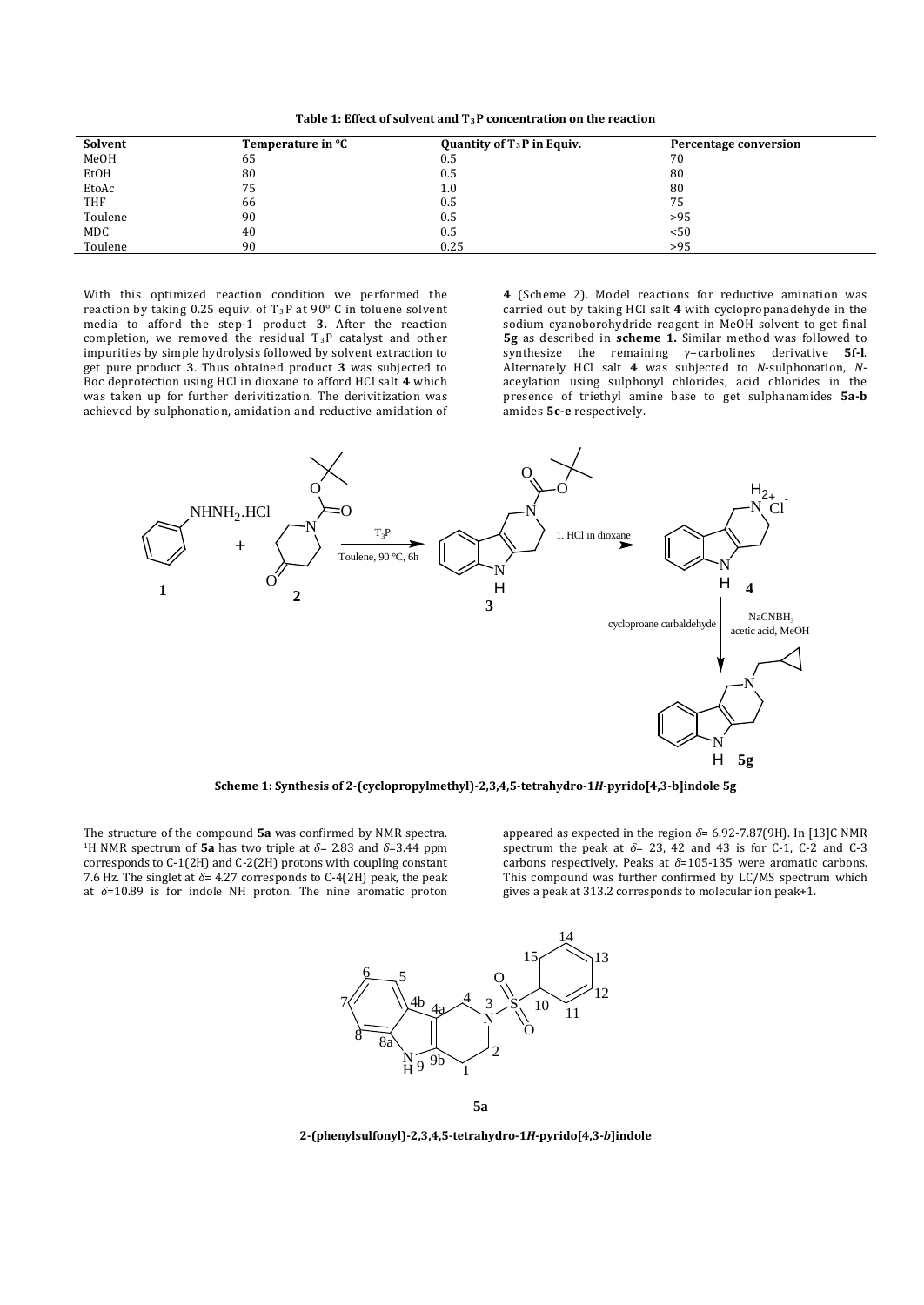Similarly all the other derivatives were isolated by column chromatography and the structures were determined (Table 2).





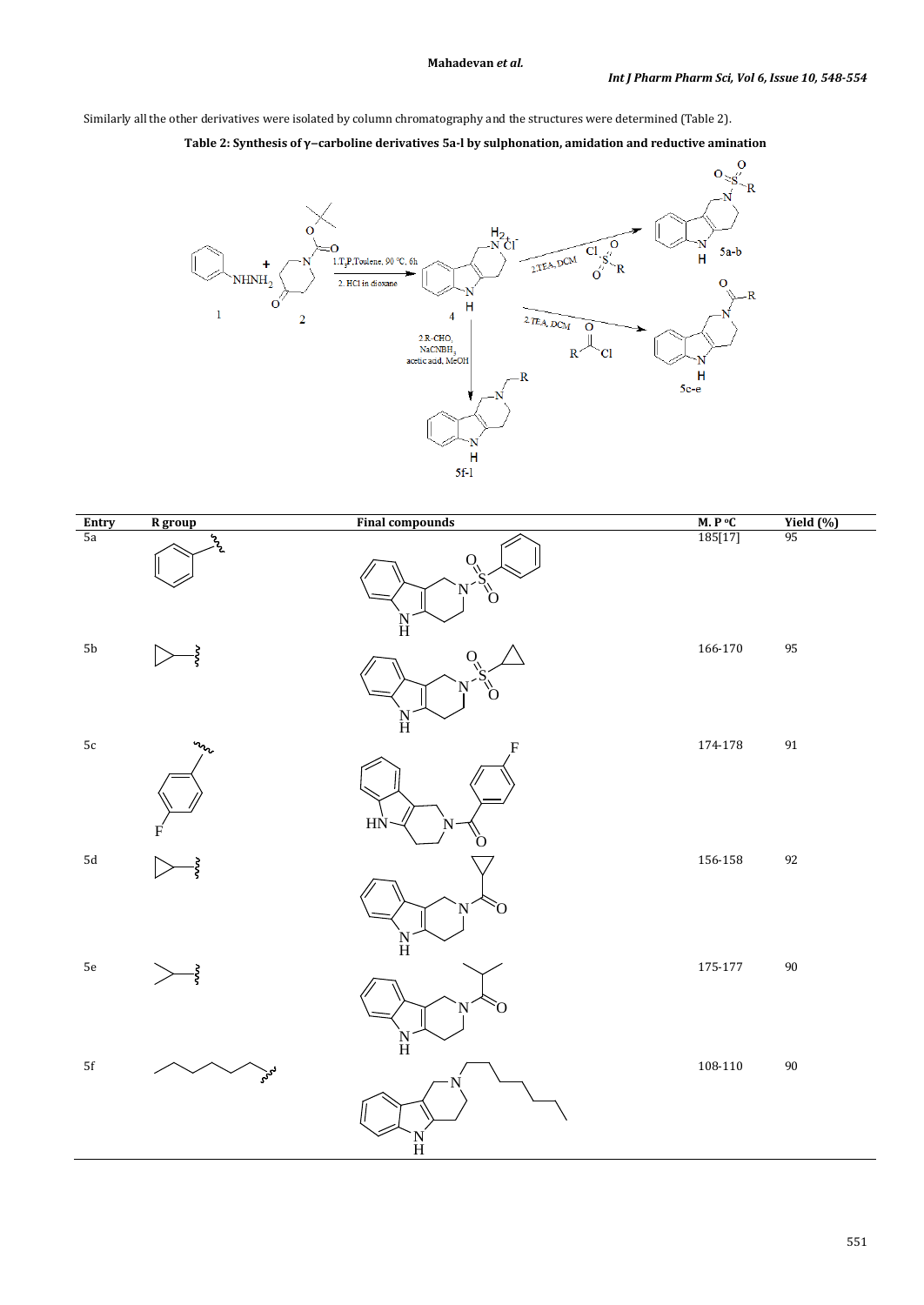

#### **Molecular docking studies**

Accordingly, the **γ-**Carboline derivatives **5a-l** were subjected to *in silico* docking studies with the H1, CCR2 and 5HT receptor proteins. Among the synthesized compounds **5b** and **5c** shows good interaction energy with H1 protein at the active site amino acids ARG175, TYR185 and SER128 with 3 hydrogen bonds which has-10.1082 and-13.9105 kcal/mol energy and the inhibitory constant of 88.7015 and 56.2123 µM. (See Figure 1) Though compounds **5f-5i** has good binding energy interaction but they lack the enough number of hydrogen bonding to cause more affinity.

In the case of functional protein 5HT, we found 2 hydrogen bonding interaction for the compounds **5b** and **5c** which are having-13.6778 and-11.8076kcal/mol of energy and the inhibitory constant of 86.6819 and 46.7376  $\upmu\text{M}$  respectively with active site amino acids ALA93, TYR390, THR188 and CYS187 has higher

interaction energy. However, the ligands **5h** and **5l** have no hydrogen bond interaction. Nevertheless, they show some binding energy which may be attributed to van der Waals energy between the molecules. The details of binding interactions are given in the table 3 and 4. Interestingly the ligands **5a-l** forms less hydrogen bond interaction with the CCR2 receptors. However, the ligand **5b** have shown maximum of 2 hydrogen bonding interactions **(**Table 6).

When we compare overall binding interaction with the receptors, the ligands **5b** and **5c** have good interaction with H1, 5HT and CCR2 when compare to the remaining ligands. This may be due to presence of amide and sulphanamide functionality in **5b** and **5c** respectively. Here oxygen atom has hydrogen bond acceptor nature thus forms more hydrogen bond which in turn increases the binding affinity of the ligands. Thus, tertiary amines **5f-l** has less interaction than amides and sulphanamides.

| Table 3: Docking studies for 5HT protein receptor |  |  |  |  |
|---------------------------------------------------|--|--|--|--|
|---------------------------------------------------|--|--|--|--|

| Ligand         | No. of  | <b>Binding</b> | Inhibitory | Electrostatic | Amino acids    |  |
|----------------|---------|----------------|------------|---------------|----------------|--|
|                | H-bonds | Energy         | Const.     | Energy        |                |  |
| 5a             |         | $-12.5290$     | -90.3486   | $-2.1834$     | THR188.TYR390  |  |
| 5 <sub>b</sub> |         | $-13.6778$     | $-86.6819$ | $-2.09941$    | ALA93. TYR390  |  |
| 5c             |         | $-11.8076$     | $-46.7376$ | $-2.4569$     | THR188, CYS187 |  |
| 5d             |         | $-12.8302$     | 60.9734    | $-0.5287$     | LYS1104        |  |
| 5e             |         | 10.3294        | 59.3267    | $-0.9254$     | <b>TYR228</b>  |  |
| 5f             |         | $-16.4574$     | 63.7553    | $-0.2164$     | TYR215,        |  |
| 5g             |         | $-15.2398$     | 55.9345    | $-0.2985$     | LYS1104        |  |
| 5h             |         | $-6.375$       | 62.3926    | $-0.3659$     | GLU309         |  |
| 5i             |         | $-16.7459$     | 56.0839    | $-0.2185$     | <b>TYR390</b>  |  |
| 5j             |         | $-17.0492$     | 58.2345    | $-.0.303$     | GLU309,        |  |
| 5k             |         | $-14.2932$     | 58.0034    | $-0.3960$     | <b>TYR228</b>  |  |
| 51             |         | $-6.397$       | 64.9805    | $-0.4528$     | <b>TYR390</b>  |  |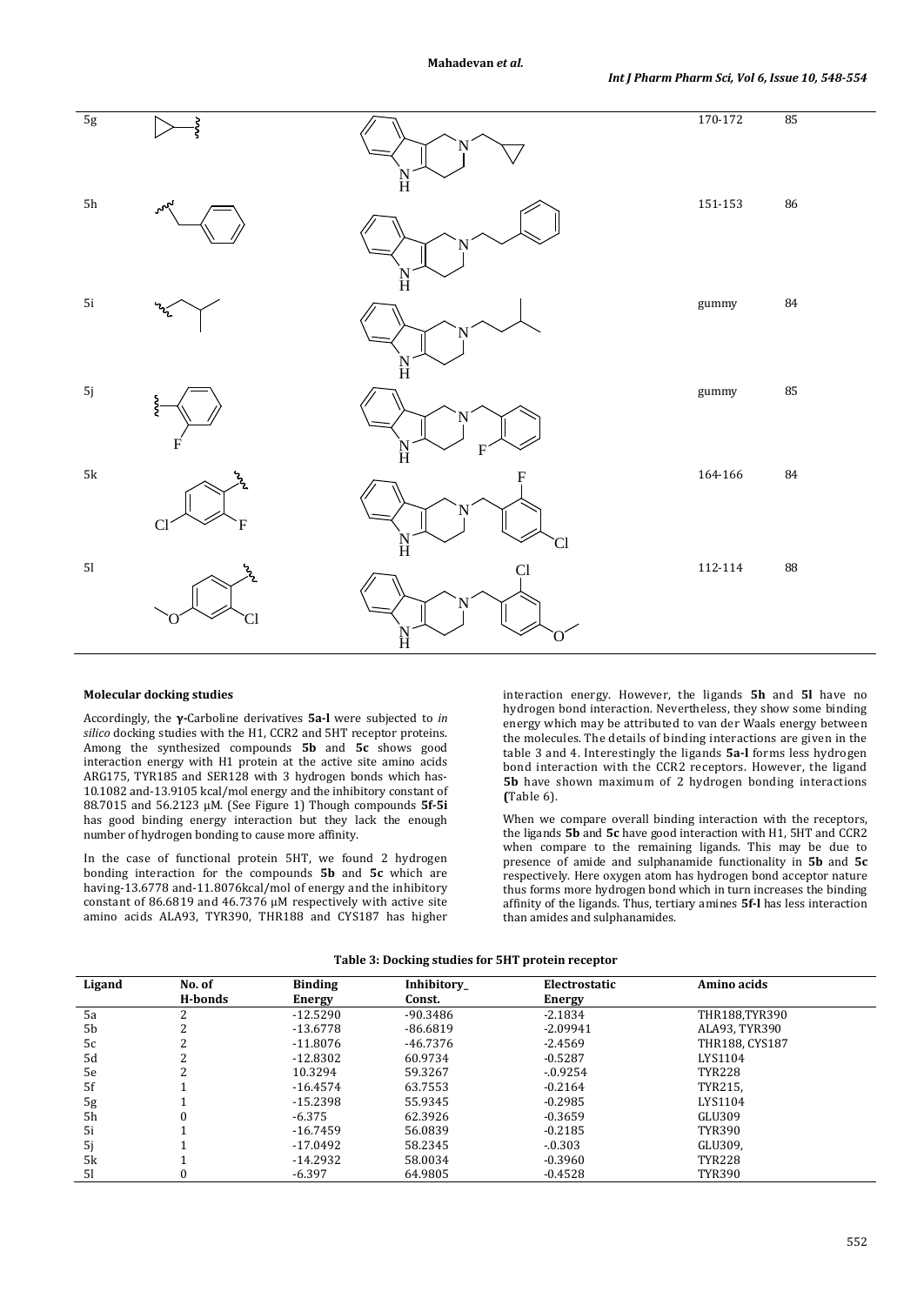| Ligand | No. of  | <b>Binding</b> | Inhibitory | Electrostatic | Amino acids    |
|--------|---------|----------------|------------|---------------|----------------|
|        | H-bonds | Energy         | Const.     | Energy        |                |
| 5a     |         | $-11.143$      | 85.4376    | $-2.5$        | ARG175.TYR185  |
| 5b     |         | $-10.1082$     | 88.7015    | $-2.5$        | ARG175. TYR185 |
| 5c     |         | $-13.9105$     | 56.2123    | $-2.5$        | SER128         |
| 5d     |         | $-12.7834$     | 72.6035    | $-2.494$      | <b>LYS179</b>  |
| 5e     |         | $-13.901$      | 70.174     | $-2.367$      | TYR431,ARG175  |
| 5f     |         | $-19.921$      | 79.8101    | $-2.5$        | TRP93          |
| 5g     |         | $-18.321$      | 55.8234    | $-2.34$       | ASN198         |
| 5h     |         | $-17.4816$     | 60.9379    | $-2.5$        | ASN198         |
| 5i     |         | $-20.0925$     | 62.3908    | $-2.482$      | TRP93.ARG176   |
| 5j     |         | $-9.6925$      | 70.0739    | $-2.5$        | ASN472         |
| 5k     |         | $-19.7347$     | 66.9870    | $-2.365$      | TRP93. ARG176  |
| 51     |         | -9.756         | 68.2184    | $-2.5$        | TRP93          |

## **Table 4: Docking studies for H1 protein receptor**

#### **Table 5: Docking studies for CCR2 protein receptor**

| Ligand         | No. of  | <b>Binding</b> | Inhibitory | Electrostatic  | Amino acids   |
|----------------|---------|----------------|------------|----------------|---------------|
|                | H-bonds | Energy         | Const.     | <b>_Energy</b> |               |
| 5 <sub>b</sub> | ∼       | $-11.0185$     | $-33.0533$ | $-0.833704$    | GLU355        |
| 5c             |         | $-9.43413$     | $-63.4871$ | $-1.24215$     | <b>THR267</b> |
| 5f             |         | $-10.5746$     | $-81.7335$ | $-0.67892$     | ASN301        |



**Fig. 1: Docking images and interaction of 5b and 5c with H1 protein shows 3 hydrogen bonds with ARG175, TYR185 and SER128**

#### **CONCLUSION**

In conclusion we have developed ecofriendly; procedure to prepare **γ-**carboline using T3P catalyst. Here the pure **γ-**carboline **4** was obtained without an expensive purification technique but only by  $\sup$  simple hydrolysis of the residual  $T_3$ P followed by deprotection. Furthermore, *in silico* docking study reveals that the **γ-**carboline derivatives containing amide and sulphanamide functionality have more affinity towards 5HT and H1 protein receptors and all **5a-l**  compounds exhibit less binding interaction with CCR2 receptors. Because of the selectivity of the ligands between the receptors, these can be further modified to improve the affinity and interaction for 5HT and H1 protein receptor in the future study.

## **ACKNOWLEDGEMENT**

We are thankful to the Department of Postgraduate Studies and Research in Chemistry, Kuvempu University, Shankaraghatta, for providing laboratory facilities and also grateful to the Indian Institute of Science, Bangalore, for providing spectral data.

## **REFERENCES**

1. [Paul RJ, James W, Daniel E, Marcos DG,](http://www.sciencedirect.com/science/article/pii/S0968089608006081) [Matthew RS, Stephen JG,](http://www.sciencedirect.com/science/article/pii/S0968089608006081)  [Robert GB,](http://www.sciencedirect.com/science/article/pii/S0968089608006081) *et al*. Design, synthesis and biological evaluation of new tryptamine and tetrahydro-β-carboline-based selective inhibitors of CDK4. Bioorg Med Chem [2008;16\(16\)](http://www.sciencedirect.com/science/journal/09680896/16/16):7728-39.

- 2. [Abou-Gharbia](http://pubs.acs.org/action/doSearch?action=search&author=Abou%5C-Gharbia%2C+Magid&qsSearchArea=author) M[, Usha RP,](http://pubs.acs.org/action/doSearch?action=search&author=Patel%2C+Usha+R.&qsSearchArea=author) [Michael BW,](http://pubs.acs.org/action/doSearch?action=search&author=Webb%2C+Michael+B.&qsSearchArea=author) [John AM,](http://pubs.acs.org/action/doSearch?action=search&author=Moyer%2C+John+A.&qsSearchArea=author) [Terrance HA,](http://pubs.acs.org/action/doSearch?action=search&author=Andree%2C+Terrance+H.&qsSearchArea=author)  [Eric AM.](http://pubs.acs.org/action/doSearch?action=search&author=Muth%2C+Eric+A.&qsSearchArea=author) Antipsychotic activity of substituted gammacarbolines. J Med Chem 1987;30 (10):1818-23.
- 3. Alexandre B, Régis M, Jean P, Nicole P, Jean-Pierre H. Synthesis and biological activity of N-aroyl-tetrahydro-γ-carbolines. Bioorg Med Chem 2010;18:3910–24.
- 4. [Josep B, Faïza D, Lluís P, Daniel P, Lidia S, Montserrat M, Dolors](http://www.sciencedirect.com/science/article/pii/S0960894X09007689)  [V,](http://www.sciencedirect.com/science/article/pii/S0960894X09007689) *et al*. Synthesis and structure–activity relationships of γcarboline derivatives as potent and selective  $cysLT_1$ antagonists. Bioorg Med Chem Lett 200[9;19\(15\)](http://www.sciencedirect.com/science/journal/0960894X/19/15):4299–302.
- 5. (a[\)Sandra M,](https://www.researchgate.net/researcher/82136974_Sandra_Medina) [Alvaro GG,](https://www.researchgate.net/researcher/80631990_Alvaro_Gonzalez-Gomez) [Gema D,](https://www.researchgate.net/researcher/39220796_Gema_Dominguez) [Javier PC.](https://www.researchgate.net/researcher/10612000_Javier_Perez-Castells) [Medium-sized and](https://www.researchgate.net/publication/230592181_Medium-sized_and_strained_heterocycles_from_non-catalysed_and_gold-catalysed_conversions_of_-carbolines?ev=pub_cit_inc)  strained heterocycles from non-catalysed and gold-catalysed<br>conversions of B-carbolines. Org Biomol Chem [conversions of β](https://www.researchgate.net/publication/230592181_Medium-sized_and_strained_heterocycles_from_non-catalysed_and_gold-catalysed_conversions_of_-carbolines?ev=pub_cit_inc)-carbolines. 2012;10(35):7167-76.
	- (b) Jose B, Francisco JF, Roberto S, Yolanda F. Synthesis of functionalized indole-and benzo-fused heterocyclic derivatives through anionic benzyne cyclization. Chem Eur J 2002;8(9). (c) [José MF,](http://pubs.rsc.org/en/results?searchtext=Author%3AJos%C3%A9%20M.%20Fraile) [Karel LJ,](http://pubs.rsc.org/en/results?searchtext=Author%3AKarel%20Le%20Jeune) [José AM,](http://pubs.rsc.org/en/results?searchtext=Author%3AJos%C3%A9%20A.%20Mayoral) [Nicoletta R,](http://pubs.rsc.org/en/results?searchtext=Author%3ANicoletta%20Ravasio) [Federica Z.](http://pubs.rsc.org/en/results?searchtext=Author%3AFederica%20Zaccheria) CuO/SiO2 as a simple, effective and recoverable catalyst for alkylation of indole derivatives with diazo compounds. Org Biomol Chem 2013;11:4327-32.